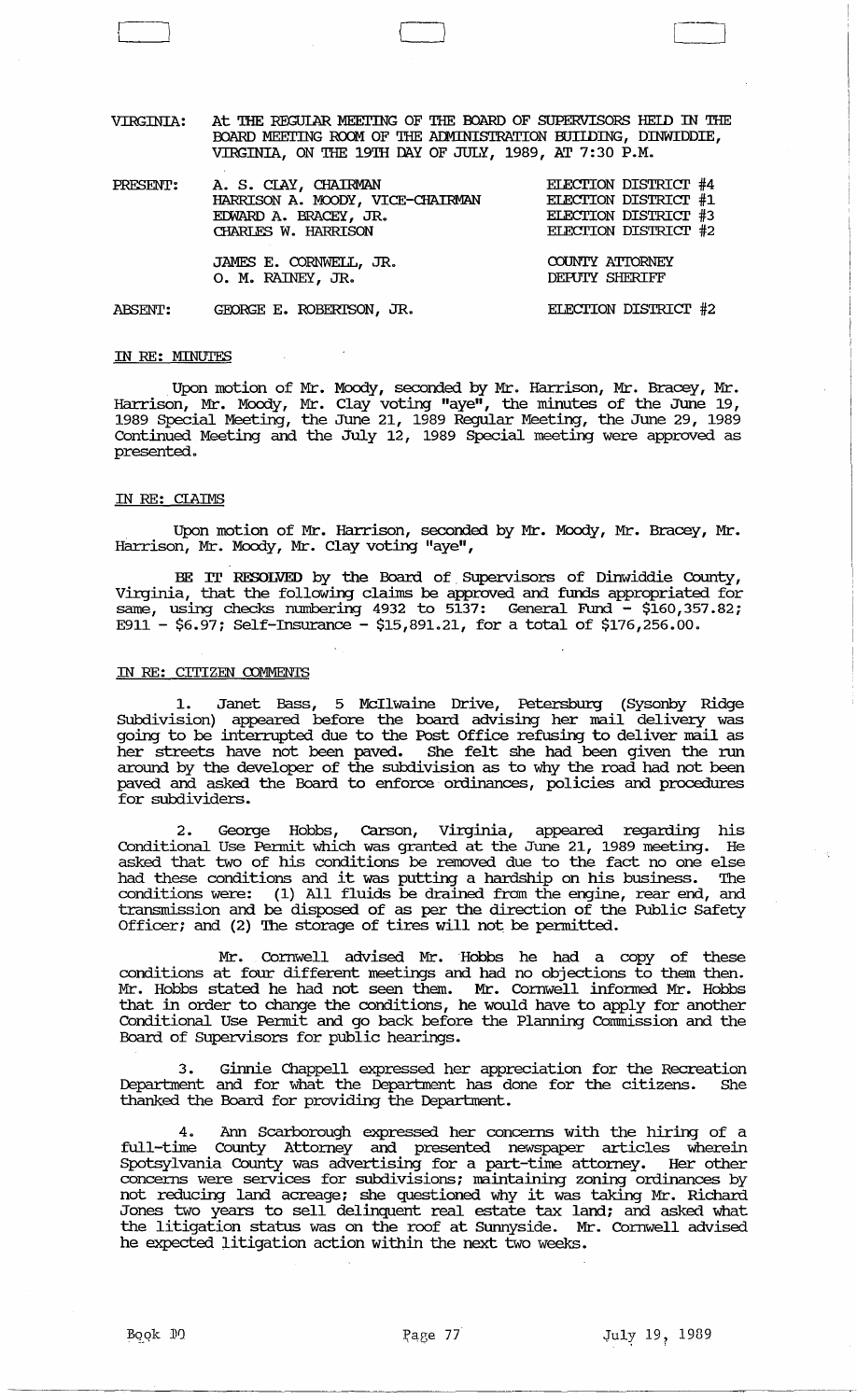5. Fred Sahl reiterated two concerns he had previously expressed to the board: (1) Hiring a consulting finn to study the landfill situation. He advised Charlottesville had recently done this at a cost of \$50,000 and the state had financed \$40,000 of this. He presented the study to the Board and suggested the Board contact our legislators and ask for financial aide. (2) He advised the Lottery money needs to be returned to the localities to help local government financially support state mandates. He stated it was up to our representatives to get this bill before the General Assembly. To date, Dinwiddie would net \$760,000.

6. Juanita Grant advised her house was located on four acres of land and requested pennission to hook-up a mobile home to an existing septic system located on her property. There was a mobile home on this site two years ago; however, with the changes in the zoning ordinance last  $year<sub>l</sub>$  she is now unable to replace it.

Upon motion of Mr. Moody, seconded by Mr. Harrison, Mr. Bracey, Mr. Harrison, Mr. Moody, Mr. Clay voting "aye", the Planning Department staff is directed to review the zoning ordinance in all classifications and make recommendations as to whether any amendments can be made to provide relief to those cases caught by the change in the zoning ordinance without changing the integrity of the ordinance.

Richard Earl advised he had observed a house on Rt. 226 where a Mr. Johnson lived with an excessive amount of inoperative cars and trucks. His concern was the County not enforcing their ordinances.

8. Greg Kerr, Route 601, stated he appeared before the board at a previous meeting regarding his back yard flooding due to improper drainage from a new subdivision located behind his house. He is still experiencing the problem and presented photos showing same. Mr. Harrison stated he would get in touch with the developer to correct the problem.

Greg Davis appeared to thank the Board for the Parks and Recreation Department. He requested the Board approve the extra money for a full-time secretary.

### IN RE: AMENDMENTS TO AGENDA

Upon motion of Mr. Moody, seconded by Mr. Harrison, Mr. Bracey, Mr. Harrison, Mr. Moody, Mr. Clay voting "aye", the following amendments were approved to the Agenda:

- 3. Minutes June 19, 1989 Special Meeting
- 7. Animal Warden 1. Septic Tank & Drainfield
- 12a. Executive session
	- 1. Industrial Prospect<br>2. Investment of Public
	- 2. Investment of Public Funds<br>3. Acquisition of Property
	- 3. Acquisition of Property
- 13. Industrial site Resolutions 3. Amendment to M-2
- 17. Appointments
	- 3. County Attorney
- 17a. Appomattox Regional Library 1. Approval of Grants
- 17b. IGOC

لأنباء

### IN RE: COMMISSIONER OF REVENUE

Deborah M. Marston, Commissioner of the Revenue, advised per the Board's request, she has scheduled Mr. Otha Fraher, of the Property Tax Division, Deparbnent of Taxation, to discuss general reassessment with the Board on August 16, 1989 , at 6:00 p.m. She asked the Board to provide her with specific questions they would like answered. Mr. Moody requested

ر<br>مورد با با با بار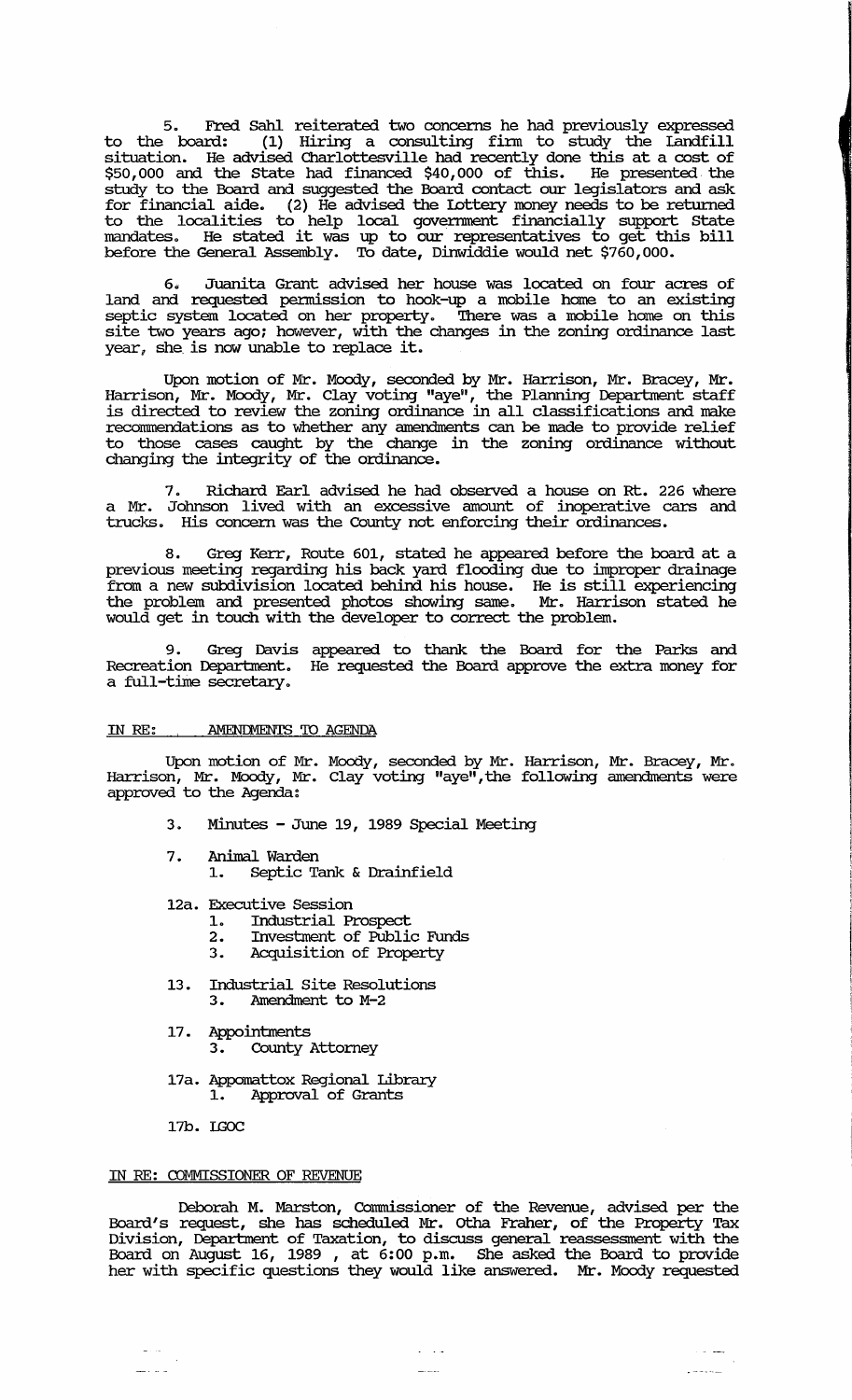information on Mineral Tax -- tonnage versus value; and the separate class on the Rescue Squad/Fire Department Personal Property tax.

#### TREASURER IN *RE:*

 $\Box$ 

W. E. Jones, Treasurer, in accordance with Section 58.1-3928 and 3924 of the Code of virginia, presented the Delinquent Tax Listing Report as of June 30, 1989.

| (n) |  | 1987 Uncollected Taxes as of June 30, 1989-Base Tax Only |  |  |  |  |  |  |  |  |  |  |
|-----|--|----------------------------------------------------------|--|--|--|--|--|--|--|--|--|--|
|-----|--|----------------------------------------------------------|--|--|--|--|--|--|--|--|--|--|

| Uncollected 1987 R.E. Tax<br>Uncollected 1988 R.E. Tax |  | $$158,962.45$ (June 30, 1988)<br>$$78,704.42$ (June 30, 1989) |  |  |
|--------------------------------------------------------|--|---------------------------------------------------------------|--|--|
| Uncollected 1987 P.P. Tax<br>Uncollected 1988 P.P. Tax |  | $$115,401.80$ (June 30, 1988)<br>$$81,399.20$ (June 30, 1989) |  |  |

## (b) 1988 Uncollected Tax Listing Report as of June 30, 1989

| Improperly Assessed Real Estate    |                                          | \$4,942.38   |
|------------------------------------|------------------------------------------|--------------|
| Uncollected 1988 Real Estate Taxes |                                          | \$140,954.67 |
|                                    | Uncollected 1988 Personal Property Taxes | \$169,297.63 |

Mr. Jones advised he did not budget any funds to advertise a delinquent list in the newspaper due to a new amendment effective in 1988 that allows localities to add the cost of advertisement onto the delinquent tax bills. He advised the last advertisement was four years ago and cost around \$2,300, with approximately \$14,000 collected in taxes. Mr. Jones advised he would only list real estate delinquencies and stated he would not submit those names who are currently under the land sale or any delinquent real estate that is held by a mortgage company.

Upon motion of Mr. Bracey, seconded by Mr. Harrison, Mr. Bracey, Mr. Harrison, Mr. Moody, Mr. Clay voting "aye", the Treasurer is authorized to advertise delinquent real estate taxes in the newspaper.

### IN RE: COMMONWEALIH ATTORNEY

T. o. Rainey, III, Cormnonwealth Attorney, advised the Commonwealth's Attorney Convention will be in Virginia Beach again this year and will be staying with relatives, as he did last year. He requested the Board pay his Registration Fee of \$100.

Upon motion of Mr. Harrison, seconded by Mr. Bracey, Mr. Bracey, Mr. Harrison, Mr. Moody, Mr. Clay voting "aye",

BE IT RESOLVED by the Board of SUpervisors of Dinwiddie County, virginia that Mr. T. O. Rainey is authorized to attend the Cammonwealth' s Attorney COIWention in Virginia Beach at a Cost to the County of \$100 for the registration fee.

## IN *RE:* .ANIMAL WARDEN

Wendy Quesenberry, Interim County Administrator, reported Mr. Brooks was out with reoccurring knee problems.

Mrs. Quesenberry requested authorization to proceed with adding two additional lines to the drainfield. An approved Health Pennit had been obtained. She had one estimate from Gentry Well Works of approximately \$550. Mr. Brooks has not been able to obtain any other bids. He had contacted, without success, Mr. Parham. Mr. Harrison requested another bid be brought back at the next meeting.

### IN *RE:* SOCIAL SERVICES

King Talley, Director of Social services, stated the state reduced her 1989-90 budget and requested the Board leave the local funding at the level previously approved.

<u>ٵ؊ۮ</u>ؗ؞ؽٚۿ؉ؽٷ؉ۄؽؿٳ؋ؾۺٲڹڎڰۘ؆ۿ<u>ؠڡٷ</u>ۘ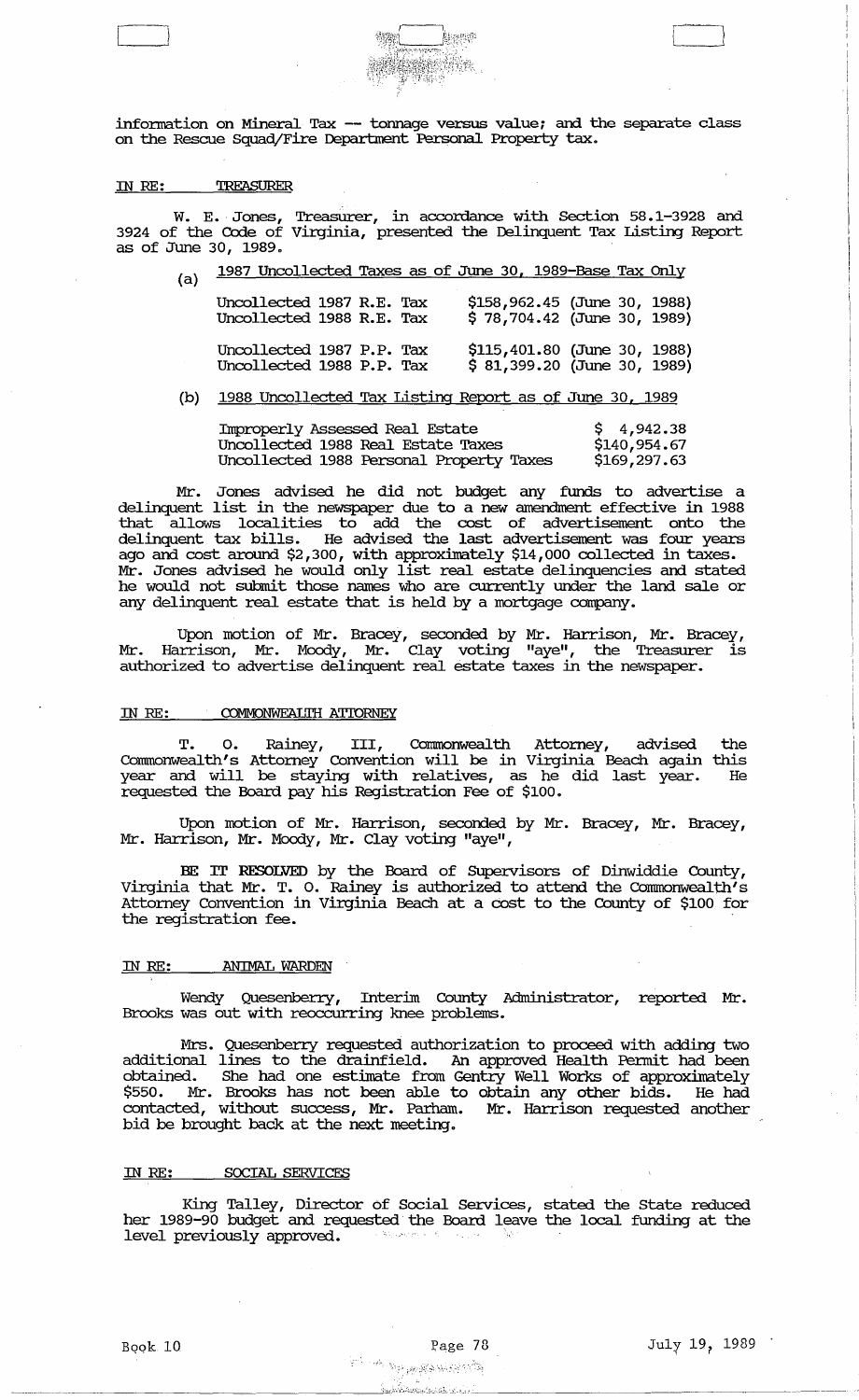Upon motion of Mr. Bracey, seconded by Mr. Harrison, Mr. Bracey, Mr. Harrison, Mr. Moody, Mr. Clay voting "aye";

BE IT RESOLVED by the Board of SUpervisors of Dinwiddie County, virginia, that the Deparbnent of Social services 1989-90 budget is approved as requested.

### IN RE: COUNTY ATTORNEY

Jim Cornwell, County Attorney, requested authorization to readvertise a modification/amendment to the Election District Descriptions. There were directional errors between Hamilton and Wharf Store, which is on the boundary between Election District 3 and 4, in precincts 301 and 401. '!herefore, readvertising is needed to correct the problem.

Upon motion of Mr. Moody, seconded by Mr. Bracey, Mr. Bracey, Mr. Harrison, Mr. Moody, Mr. Clay voting "aye", the County Attorney is authorized to advertise an amendment to correct the Election District Reapportionment ordinance.

## IN RE: RECREATION

Fran Hart, Recreation Director, presented her June progress report, along with a Yearly Progress Report for FY-88. During the year, 107 programs were provided, with 15,950 people involved. She advised a National Junior Tennis league bas been fonned with 34 participants.

## IN RE: CHANGES IN SECONDARY SYSTEM DUE TO RELOCATION AND CONSTRUCrION ON ROUTE 672

Upon motion of Mr. Bracey, seconded by Mr. Harrison, Mr. Bracey, Mr. Harrison, Mr. Moody, Mr. Clay voting "aye", the following resolution was adopted for changes in the Secondary System due to relocation and construction on Route 672 as presented by Mr. MacFarland Neblett, Resident Engineer, Virginia Department of Transportation:

WHEREAS, Secondary Route 672, from 0.347 mi. South intersection Route 603 to the intersection Route 603, a distance of 0.347 miles has been constructed and approved by the State Transportation Board, which new road serves the same citizens as the road as altered; and

WHEREAS, certain sections of this new road follow new locations, these being shown on the attached sketch titled, "Changes in secondary System Due to Relocation and Construction on Route 672, Project: 0672-026-185,CS01,CS02 dated at Richmond, Virginia, June 8, 1989."

:NCM, 'IHEREFORE, BE IT RESOLVED by the Board of SUpervisors of Dinwiddie County, Virginia that the portions of Secondary Route 672, i. e. , Section 1 and Section 2, shown in yellow on the sketch titled, "Changes in Secondary System Due to Relocation and Construction on Route 672, Project:· 0672-026-185,CS01,CS02 dated at Richmond, Virginia, June 8, 1989." A total distance of 0.31 miles be, and hereby is, discontinued from the Secondary System of State Highways, pursuant to Section 33.1-144 of Code of Virginia of 1950 as amended; and

BE IT FURlHER RESOLVED by the Board of SUpervisors of Dinwiddie County, Virginia that portions of Secondary Route 672, Le., section 3 and Section 4, shown in red on the sketch titled, "Changes in Secondary System Due to Relocation and Construction on Route 672, Project: 0672-026-185,CS01,CS02 dated at Richmond, Virginia, June 8, 1989 a total distance of 0.31 miles be, and hereby is, added to the Secondary System of State Highways, pursuant to Section 33.1-229 of the Code of Virginia of 1950 as amended.

## IN RE: VIRGINIA DEPARIMENT OF TRANSroRrATION

 $\frac{1}{2}$  and  $\frac{1}{2}$ 

Board members pointed out the following problem areas to Mr. Neblett:

1. Route 609 - Ditches needed pulling. (Clay)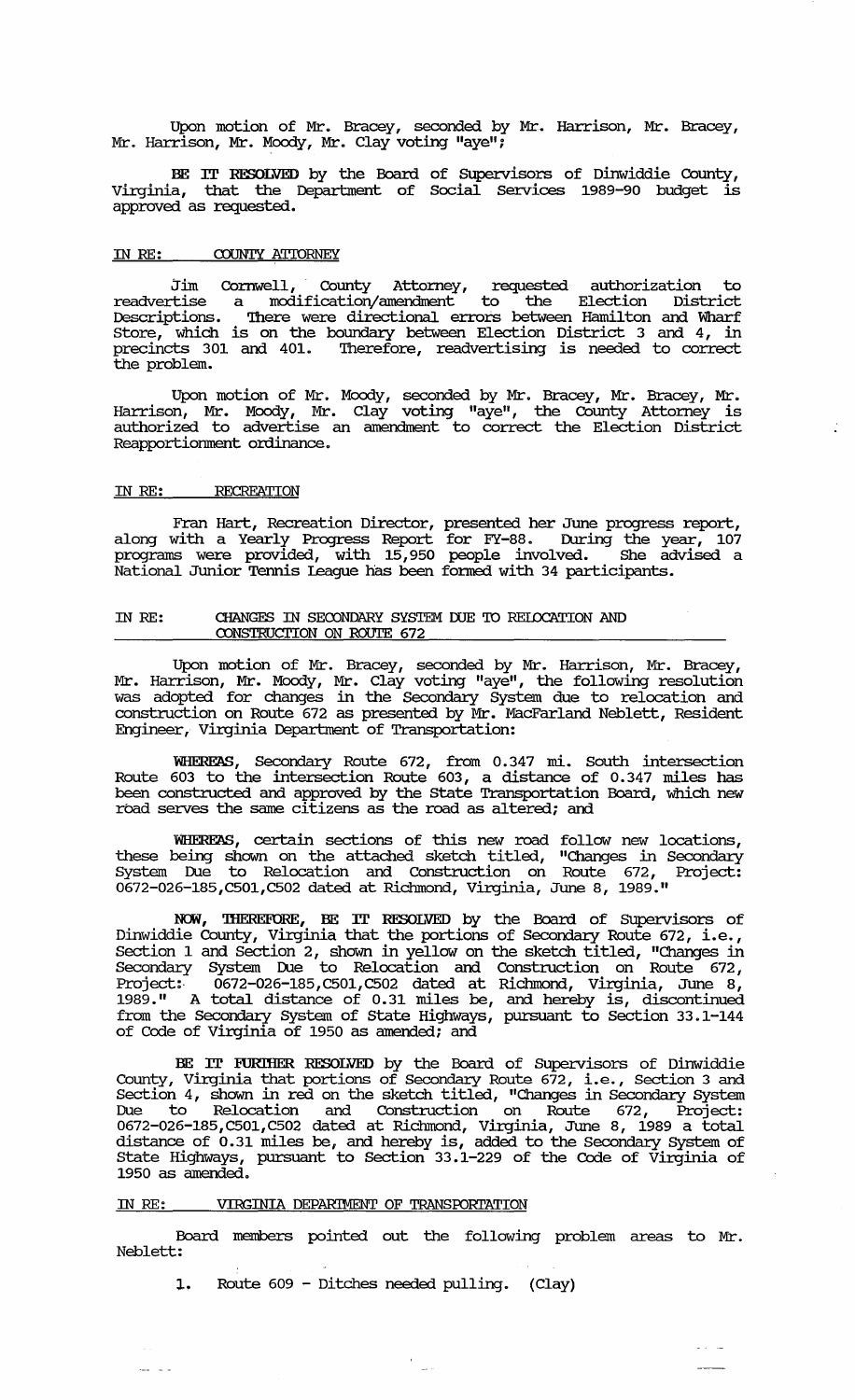- 2. Route 619 Reduced speed signs. (Bracey)
- 3. Rohoic Fanus entrance. (Harrison)
- 4. Route 611 When work will begin. (Moody)

The Department of Transportation's public hearing on the 1989-90 Secondary Roads Improvement Budget will be held August 16, 1989 during the Board meeting.

 $\overline{\mathbb{L}}$ 

## IN RE: RJBLIC HEARING **--** P-89-7 **--** INWSTRIAL DEVEIOFMENT AU'IHORITY

This being the time and place as advertised in the Progress-Index Newspaper on Wednesday, July 5 and July 12, 1989, for the Board of SUpervisors to conduct a Public Hearing to consider an Application for Amendment to Zoning ordinance submitted by the Industrial Development Authority of Dinwiddie County to rezone 54 acres of land, a portion of parcel 20-3 located in the Namozine District, west of Tindall Concrete on Route 460, from Agricultural, General, District A-2 to Industrial, General, District M-2.

The Industrial Development Authority has applied for this rezoning in order to develop the property into a small industrial park. The park already has its first oCcupant, Tex-Ark Joist Company of Hope, Arkansas. The property is well suited for industrial use with rail access and water and sewer being extended to the site.

Due to the industrial expansion along the Route 460 corridor and airport area, this request seems to be in keeping with growth trends in the northern end of the county. In order to facilitate the location of Tex-Ark Joist and create a new industrial park for Dinwiddie County the Planning Commission unanimously approved and recommended positive endorsement of this application at their July meeting.

Mr. Herbert Williams, III, on behalf of the Industrial Development Authority, presented the application for rezoning the property from A-2 to M-2.

No one spoke in favor or in opposition of this request.

Upon motion of Mr. Moody, seconded by Mr. Harrison, Mr. Bracey, Mr. Harrison, Mr. Moody, Mr. Clay voting "aye",

BE rr ORDAINED by the Board of SUpervisors of Dinwiddie County, Virginia, that a portion of Land Parcel 20-3 of the Dinwiddie County Zoning Maps, consisting of 54.25 acres located in the Namozine District, west of Tindall Concrete on Route 460, be amended by changing the district classification from Agricultural, General, District A-2 to Industrial, General, District M-2. In all other respects, said zoning ordinance is hereby reordained.

## IN RE: RJBLIC HEARING **--** A-89-10 **--** VOIIJNTEER MOIOR VEHICLES

This being the time and place as advertised in the Progress-Index Newspaper on Wednesday, July 5 and July 12, 1989, for the Board of SUpervisors to conduct a Public Hearing to consider an ordinance to add Section 19-119 - Volunteer Motor Vehicles to the Dinwiddie County Code.

Mr. Jim Cornwell, county Attorney, advised that due to a July 1, 1989 change to the Code of Virginia, there was a request made to draft an ordinance providing for a new classification for volunteer motor vehicles. He advised this was not an exemption of a motor vehicle, it is set up as a separate classification for taxation purposes. When tax rates are set, an appropriate rate will be set at that time. The County will not be able to enact this law until 1990. The state code only provides for volunteer rescue squad and volunteer firefighter personnel.

Mr. Jim Rice, Public Safety Officer, recommended that the ordinance be adopted with the following stipulations to reduce the County liability and to enhance the services of the Fire Departments and Rescue Squad.

a. Volunteer Firefighters must achieve certification at the Firefighter I and Hazardous Materials Level I certification level, or be

 $\label{eq:1} \hat{S}_{\mathcal{L},\mathcal{P}_{\mathcal{L}}}\left[\mathcal{L}_{\mathcal{L}}\left(\mathbf{y}_{\mathcal{L}}\right)\right]_{\mathcal{L}}\left[\mathcal{L}_{\mathcal{L}}\left(\mathbf{y}_{\mathcal{L}}\right)\right]_{\mathcal{L}}=\left[\mathcal{L}_{\mathcal{L}}\right]_{\mathcal{L}}\left[\mathcal{L}_{\mathcal{L}}\right]_{\mathcal{L}}$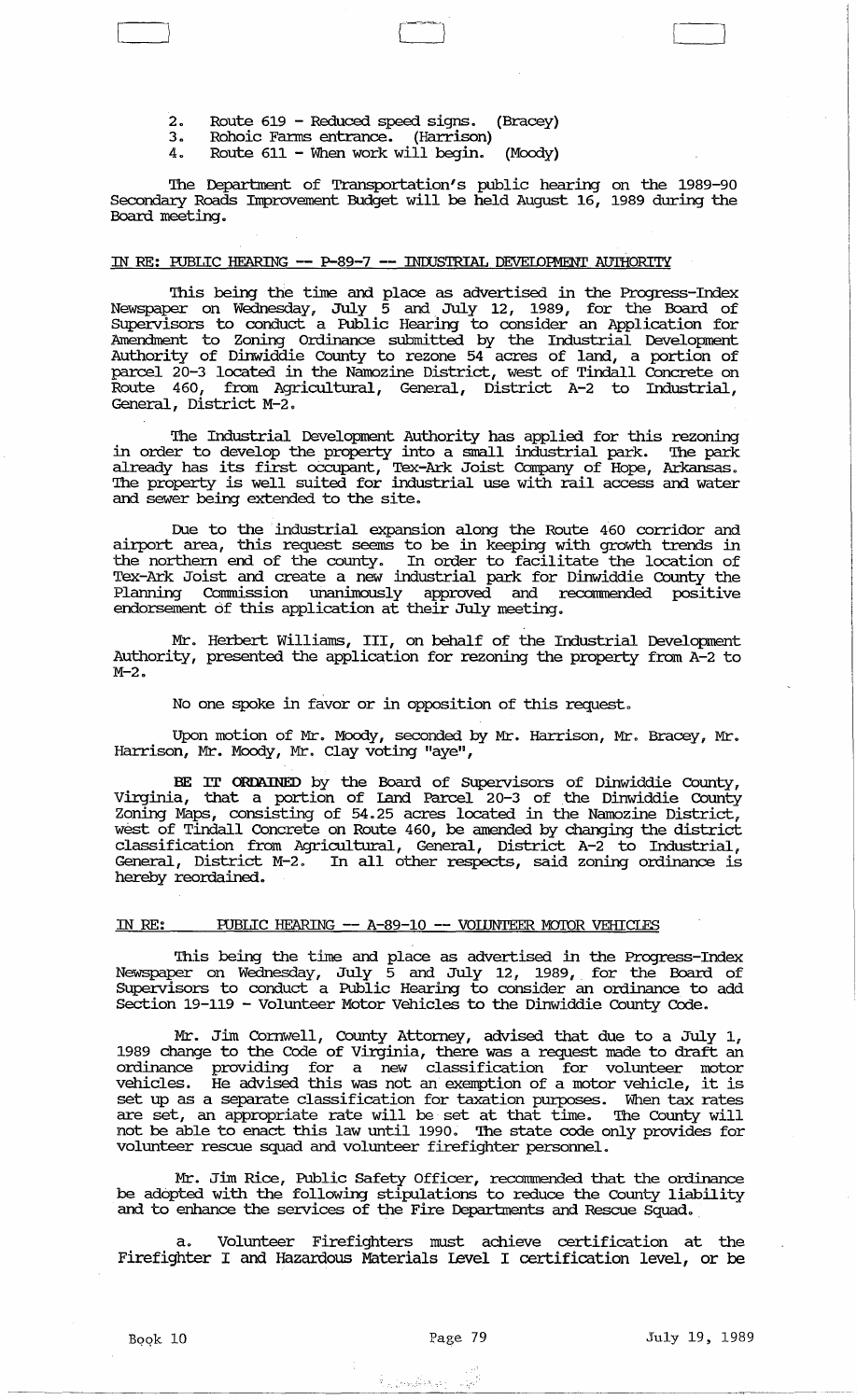enrolled in such classes within 24 months of receiving such exemption or becoming a member of the fire company.

b. Volunteer Rescue Squadsmen must achieve certification as an Emergency Medical Technical and Hazardous Materials Level I, or be enrolled in such classes within 24 months of receiving such exemptions or becoming a member of the rescue squad.

Mr. len "Doc" Dockery asked if this would affect the County stickers the members were now receiving free from the County. Mr. Rice indicated 'it would not.

Mr. Rice was asked if the County volunteers were equipped with the proper equipment for Hazardous Materials situations. Mr. Rice advised that through the County, fire deparbnents' fund raising, and the fire programs fund provided by the State, the Departments are adequately protected with the proper gear that would protect them in all but the worst cases, which is a level III response. '!he training will make individuals aware of the dangers and how to deal with them effectively and be equipped properly.

The following people spoke in favor of the ordinance:

1. Richard Earl - Volunteers take team work and no one should be excluded. He suggested a 5 cents tax.

2. Bob Mengel, Chief, Dinwiddie VFD - Presented letter to Board indicating the purpose of the bill was not to mandate required training for volunteers, but to make volunteering more attractive to members and prospective members. He favored the 0 or 1 cent tax rate. He recommended passing the ordinance with no stipulations. He suggested the Chief's Association stipulate who an active member is.

3. Chris Goad, Treasurer, Dinwiddie VFD - To attract more volunteers, he favored passage as written, without stipulations.

4. Bill Queen, Chief, Namozine VFD - In favor of ordinance and stipulations, as the stipulations teach volunteers how to protect themselves •

5. John Tyrcha, Battalion Chief in Charge of Training, Narnozine VFD - In favor of ordinance with stipulations for their own protection.

No one spoke against the ordinance.

Upon motion of Mr. Bracey, seconded by Mr. Moody, Mr. Bracey, Mr. Harrison, Mr. Moody, Mr. Clay voting "aye",

BE IT ORDAINED by the Board of Supervisors of Dinwiddie County, Virginia, that the Dinwiddie County Code, as previously adopted and amended, be further amended by the following changes and addition to Chapter 19 thereof by the addition of Section 119 thereto, and in all other respects be reordained:

### SECTION 19-119. VOIINTEER MOTOR VEHICIES

Pursuant to Section 58.1-3506 of the Code of Virginia, as amended, one motor vehicle which is regularly used by each volunteer rescue squad member or volunteer fire department member to respond to calls as therein defined and classified is hereby declared to be a separate class of property for local taxation separate from other classifications of tangible personal property provided that in Januru:y of each year the said volunteer shall furnish the Commissioner of Revenue of Dinwiddie County with a certification by the chief or head of the volunteer organization that said volunteer is a member of the volunteer rescue squad or fire department who regularly responds to calls or regularly performs other duties for the rescue squad or Fire Department and the motor vehicle is identified as regularly used for such purpose.

This ordinance shall become effective December 31, 1989.

Upon motion of Mr. Bracey, seconded by Mr. Moody, Mr. Bracey, Mr. Harrison, Mr. Moody, Mr. Clay voting "ayelV *<sup>Q</sup>*

BE IT RESOLVED by the Board of Supervisors of Dinwiddie County, Virginia that a conunittee be fonned. consisting of the Public Safety Officer, County Administrator, Fire Chief and/or appointed official

 $\sim$   $\sim$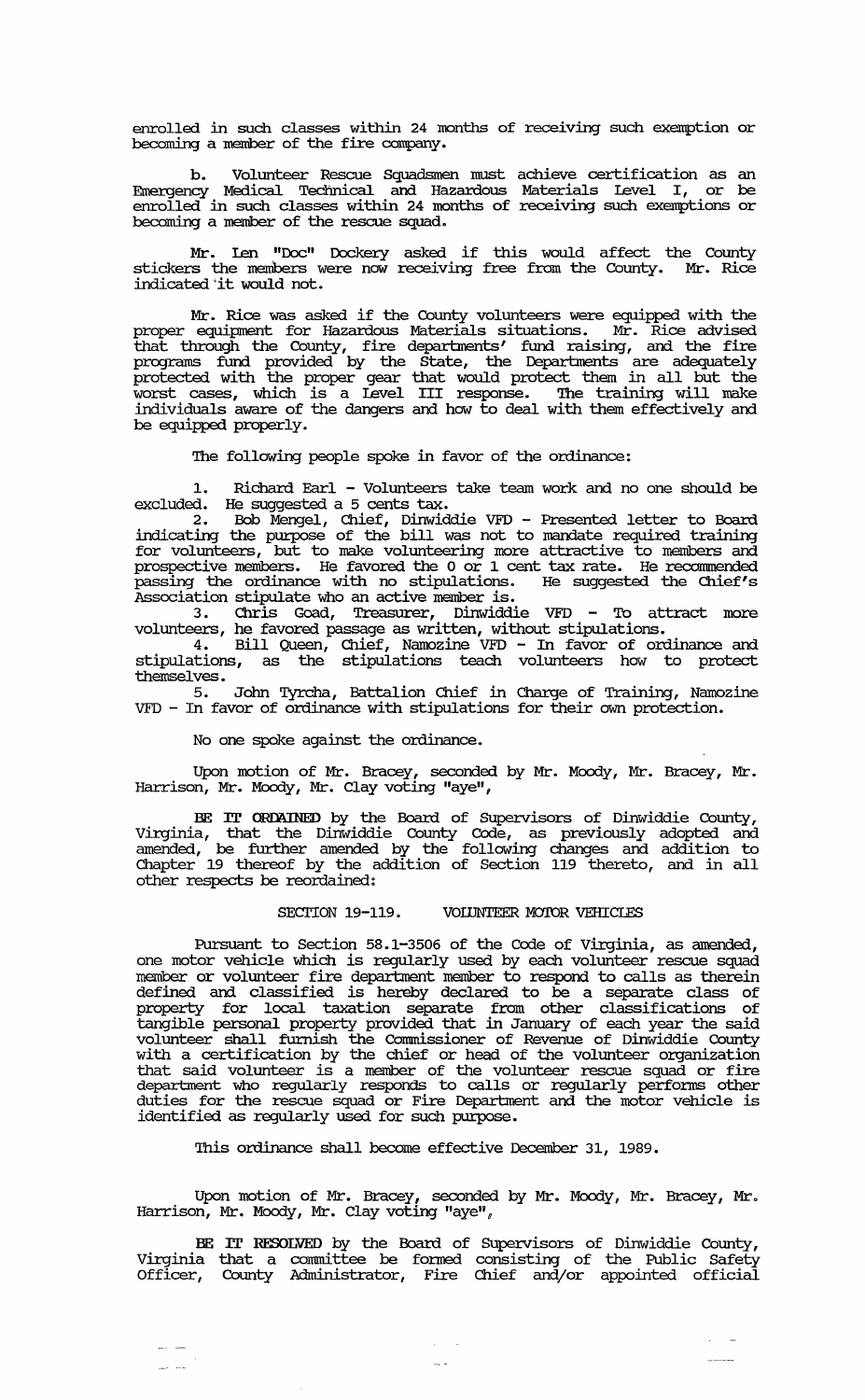Training Officer from each Fire Company, and Rescue Squad to bring back recommendations to the Board before the effective date as to who should be eligible for the Volunteer Motor Vehicle ordinance.

 $\Box$ 

## IN *RE:* 1988-89 SUPPLEMENTAL APPROPRIATIONS - COUNTY ATIORNEY

Wendy Quesenberry, Interim County Administrator, advised a supplemental appropriation was needed to the 1988-89 budget.

Upon motion of Mr. Bracey, seconded by Mr. Harrison, Mr. Bracey, Mr. Harrison, Mr. Moody, Mr. Clay voting "aye",

BE IT RESOLVED by the Board of SUpervisors of Dinwiddie County, Virginia that \$21,421.18 be transferred from the Self-Insurance Fund to the General Fund under the category of County Attorney for litigation expenses incurred for the Redistricting suit filed by the ACID.

# IN RE: 1988-89 SUPPLEMENTAL APPROPRIATIONS - SCHOOL BOARD

Wendy Quesenberry advised the remaining appropriation for the School Fund for 1988-89 was needed as in August of last year, only one-fourth of the School Board budget was appropriated. The remainder was to be requested in quarterly installations. The School Board did not come back with a request, so the remaining amount needs to be appropriated to cover their remaining budget.

There is \$170,000 the School Board has indicated is left over from last year to transfer over. This will be appropriated when the audit is complete and we know the exact amount.

Upon motion of Mr. Moody, seconded by Mr. Harrison, Mr. Bracey, Mr. Harrison, Mr. Moody, Mr. Clay voting "aye", .

BE IT RESOLVED by the Board of SUpervisors of Dinwiddie County, Virginia, that \$11,972,411.25 be appropriated for the 1988-89 School Board Budget.

#### IN *RE:*  1989-90 BUDGET AMENDMENTS

Wendy Quesenberry, Interim County Administrator, advised she had received final approval from the Compensation Board and, as in the past, the Compensation Board did not provide sufficient funds to maintain the departments. She did not decrease the budgets because of the Compensation Board allocation in the Treasurer and Connnissioner of Revenue Offices. The Treasurer requested extra help in order to allow him time to work on delinquent taxes. The Connnissioner of Revenue requested money for extra help to assist in changing addresses for the E911 system in house numbering and streetnaming. She advised the Compensation Board did not grant the Sheriff's Department any additional employees, therefore \$5,000 allocated for health insurance coverage for additional employees can be subtracted from the Sheriff's budget. She stated an additional \$1,000 should be added to the circuit Court Judge budget.

Mr. Harrison requested the postponement of the appropriations resolution due to a full Board not being present. Ms. Quesenberry advised that in order to pay the claims, the appropriations resolution was needed. Mr. Bracey stated a majority of the Board was present and postponement was not necessary.

Mr. Harrison made the motion to postpone the adoption of the appropriations resolution until the next meeting. There was no second. Mr. Bracey, Mr. Moody, Mr. Clay voting "no", Mr. Harrison voting "aye", the motion failed.

Upon motion of Mr. Moody, seconded by Mr. Bracey, Mr. Bracey, Mr. Harrison, Mr. Moody, Mr. Clay voting "aye",

BE IT RESOLVED by the Board of SUpervisors of Dinwiddie County, Virginia that the 1989-90 Sheriff's Budget be decreased by \$5,000; and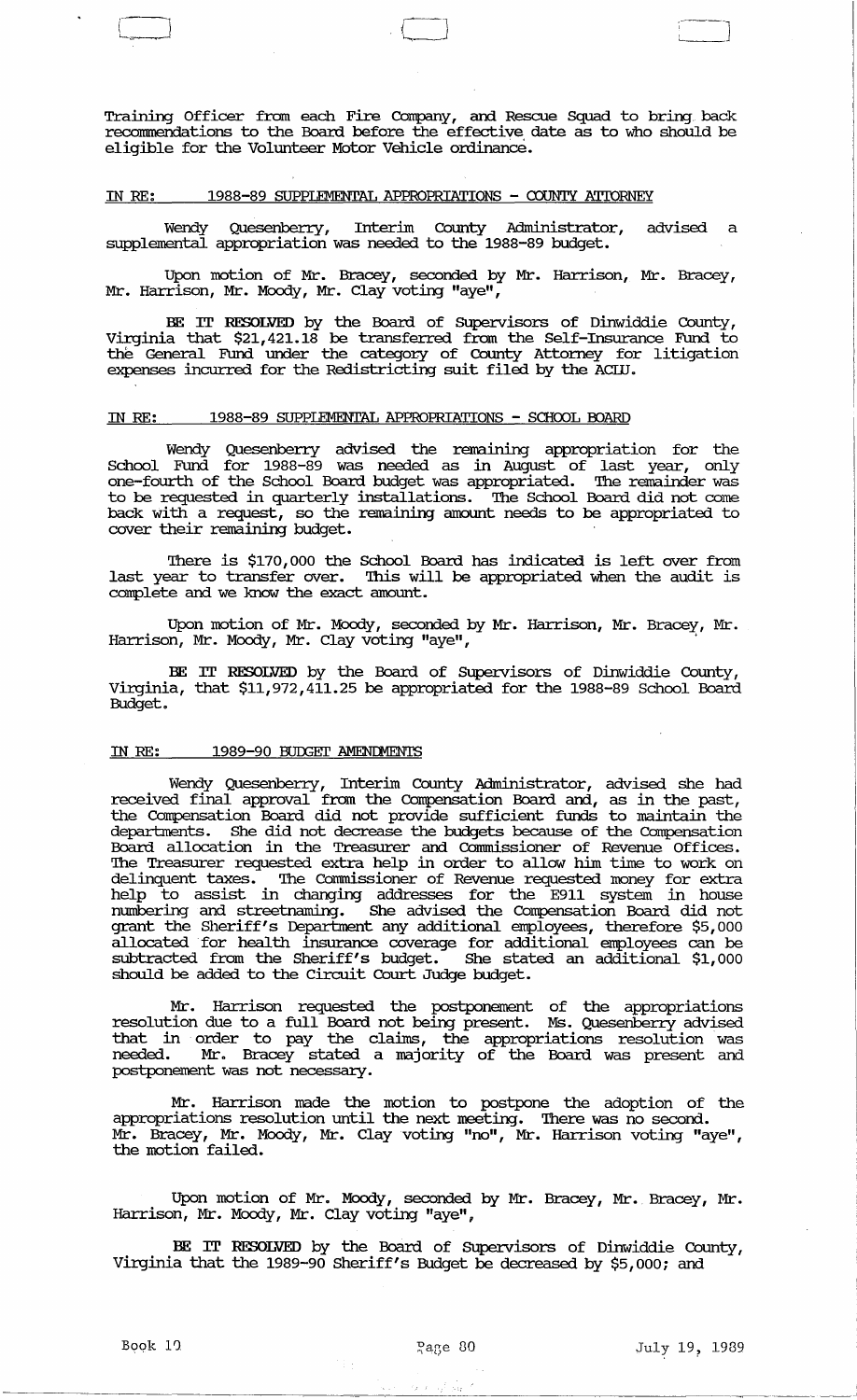BE IT FURTHER RESOLVED by the Board of Supervisors of Dinwiddie County, Virginia that \$1,000 be added to the circuit Court Judge's 1989-90 Budget.

Upon motion of Mr. Moody, seconded by Mr. Bracey, Mr. Bracey, Mr. Harrison, Mr. Moody, Mr. Clay voting "aye",

BE IT RESOLVED by the Board of SUpervisors of Dinwiddie County, virginia that \$14,000 be appropriated to the Dinwiddie Airport Authority 1989-90 Budget.

Upon motion of Mr. Bracey, seconded by Mr. Moody, Mr. Bracey, Mr. Harrison, Mr. Moody, Mr. Clay voting "aye",

BE IT RESOLVED by the Board of SUpervisors of Dinwiddie County, virginia that \$4,090 be appropriated to the Jom Tyler Community College 1989-90 Budget.

Upon motion of Mr. Harrison, seconded. by Mr. Moody, Mr. Harrison, Mr. Moody voting "aye", Mr. Bracey, Mr. Clay voting "no", the addition of \$5,000 for the Recreation Deparbnent is carried over to the next meeting due to a tie vote and all members are not present.

Upon motion of Mr. Moody, seconded by Mr. Bracey, Mr. Bracey, Mr. Harrison, Mr. Moody voting "aye", Mr. Clay voting "no",

BE IT RESOLVED that \$1,100 be appropriated to the Electoral Board of the 1989-90 Budget.

Upon motion of Mr. Bracey, seconded by Mr. Moody, Mr. Bracey, Mr . Harrison, Mr. Moody, Mr. Clay voting "aye",

BE IT RESOLVED by the Board of SUpervisors of Dinwiddie County, Virginia, that \$21,000 be appropriated to the Jail in the Water and Sewer category.

# IN RE: AMENDMENT TO JUNE 21, 1989 MINUTES

Upon motion of Mr. , Mr. Bracey, Mr. Harrison, Mr. Moody, Mr. Clay voting "aye", the June 21, 1989 minutes are amended as indicated:

IN RE: ADOPTION -- 1989-90 BUDGET & 1989 TAX RATES -- Change #4 Electoral Board from \$4,100 for Extra Help to \$1,100 for Extra Help.

## IN RE: 1989-90 APPROPRIATIONS RESOLUTION

 $\Delta\omega_{\rm{eff}}=2.0\,\mu$ 

Upon motion of Mr. Moody, seconded by Mr. Harrison, Mr. Bracey, Mr. Harrison, Mr. Moody, Mr. Clay voting "ayeli , the following 1989-90 Appropriations Resolution was adopted:

WlIEREAS, the final 1989-90 Budget has been adopted by the Board of SUpervisors; and,

WHEREAS, in order for the various Departments and Agencies to make expenditures within this budget, an appropriation of funds must be authorized by the Board of SUpervisors;

NOW, THEREFORE, BE IT RESOLVED by the Board of Supervisors of Dinwiddie County, Virginia, that the total General Fund budget, E911, Self-Insurance, law Library, capital Projects, Iocal Sales, Tax, School Textbook Fund, School Fund, Virginia Public Assistance Fund and School capital Projects Fund in the amount of \$22,617,796 be appropriated beginning July 1, 1989; and

BE IT EURIHER RESOLVED by the Board of' SUpervisors of Dinwiddie County, Virginia, that expenditures by Department and Agency Heads be

 $\sim$   $\sim$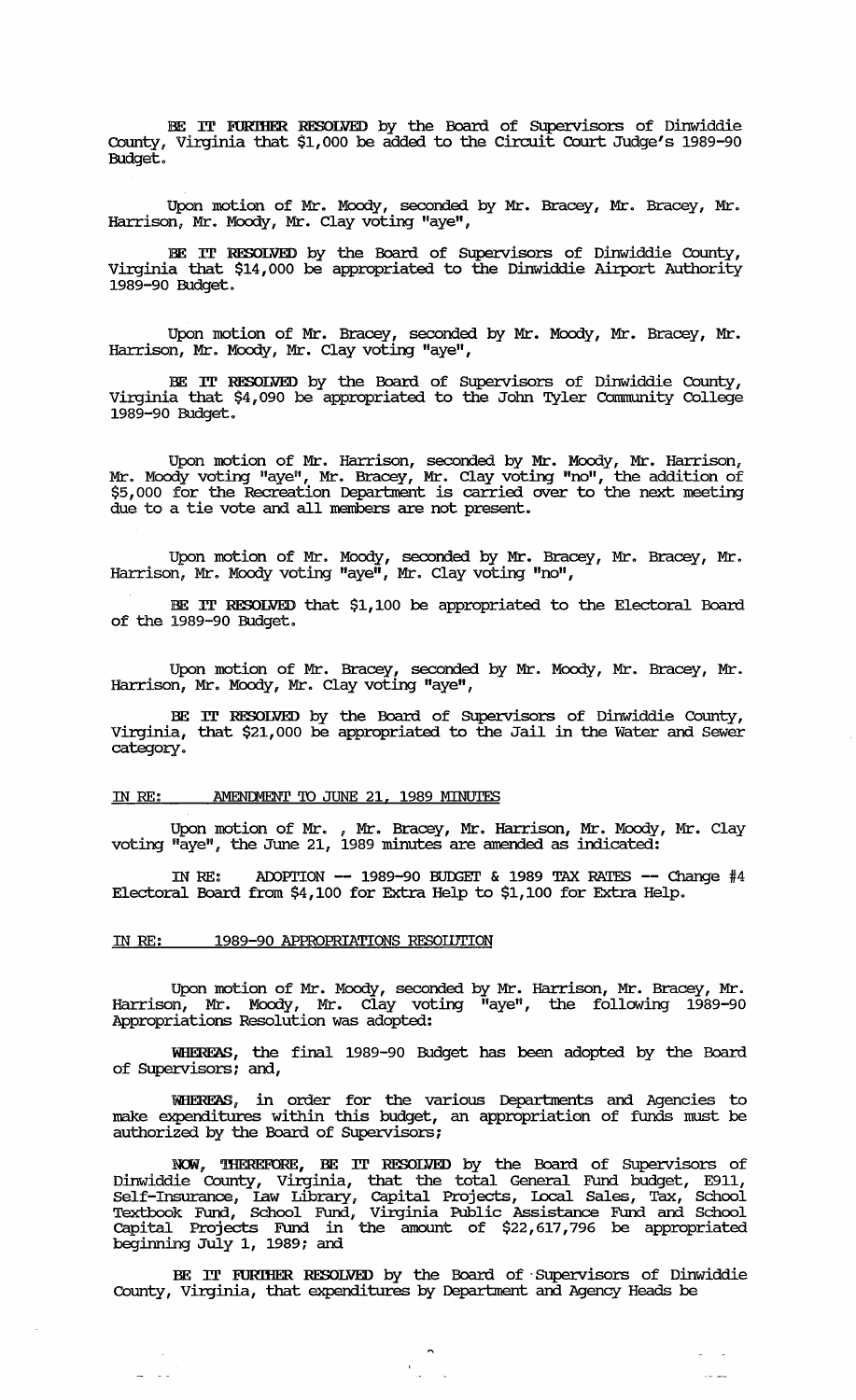limited to one-fourth of their total budget on a quarterly basis without special exception; and

 $\Box$ 

BE IT FURIHER RESOLVED that the Dinwiddie County School Board is directed to evaluate its financial needs and only request from the Treasurer an amount up to or equal to one-fourth of its total budget on a quarterly basis; and

BE IT FURIHER RESOLVED by the Board of Supervisors of Dinwiddie County, Virginia, that the Treasurer be authorized to transfer to the School Board funds as needed on a monthly basis to meet expenditures up to the requested quarterly amount.

### IN *RE:* EXECUTIVE SESSION

Upon motion of Mr. Bracey, seconded by Mr. Moody, Mr. Bracey, Mr. Harrison, Mr. Moody, Mr. Clay voting "aye", pursuant to Section 2.1-344 of the Virginia Freedom of Infonnation Act, the Board moved into Executive Session at 10:30 p.m. to discuss (2) acquisition of real property, (4) industrial prospect, and (5) investment of public funds. A vote having been made and approved, the meeting reconvened into Open Session at 11:25 p.m.

## IN RE: **CERITIFICATION OF EXECUTIVE MEETING**

Upon motion of Mr. Moody, seconded by Mr. Harrison, Mr. Bracey, Mr. Harrison, Mr. Moody, Mr. Clay voting "aye", the following Certification was adopted:

WHEREAS, the Board of Supervisors of Dinwiddie County convened an executive meeting on this date pursuant to an affinnative recorded vote and in accordance with the provisions of The Virginia Freedom of Information Act; and

WHEREAS, Section 2.1-344.1 of the Code of Virginia requires a certification by the Board of Supervisors of Dinwiddie County, that such Executive meeting was conducted in confonnity with the Virginia law;

NCM, 'lHEREFORE, BE IT RESOLVED that the Board of supervisors of Dinwiddie County, Virginia, hereby certifies that, to the best of each member's knowledge, (1) only public business matters lawfully exempted from open meeting requirements by Virginia law were discussed in the executive meeting to which this certification resolution applies; and (2) only such public business matters as were identified in the motion convening the executive meeting were heard, discussed or considered by the Board of SUpervisors of Dinwiddie County, Virginia.

### IN RE: **INDUSTRIAL SITE RESOLUTION**

Upon motion of Mr. Bracey, seconded by Mr. Moody, Mr. Bracey, Mr. Harrison, Mr. Moody, Mr. Clay voting "aye", the following resolution approving the funding of deficits of the Industrial Development Authority of Dinwiddie County, Virginia was approved:

WHEREAS, the Board of SUpervisors of Dinwiddie County, Virginia (the "Board") has been infonned of the lease agreement between Tex-Ark Joist, Inc. (the "Company") and the Industrial Development Authority of Dinwiddie County, Virginia (the "Authority") dated as of May 1, 1989 (the "Agreement") which provides for the attraction to Dinwiddie County (the "County") of an industrial operation to be located in a plant to be owned by the Authority and to be leased by and operated by the Company and, and the matters, for the Authority to assist in the financing of the acquisition, construction and equipping of an approximately 120,000 square foot manufacturing facility and a sewer and water system facility to use at the facility and surrounding lands, including a potential industrial park to be owned by the Authority and the acquisition of certain land and rights of way relating to the facility and industrial park (the "Project");

WHEREAS, the Board hereby finds and detennines that the financing of a portion of the acquisition, construction and equipping of the Project by the Authority, is in the best interests of the citizens of the County,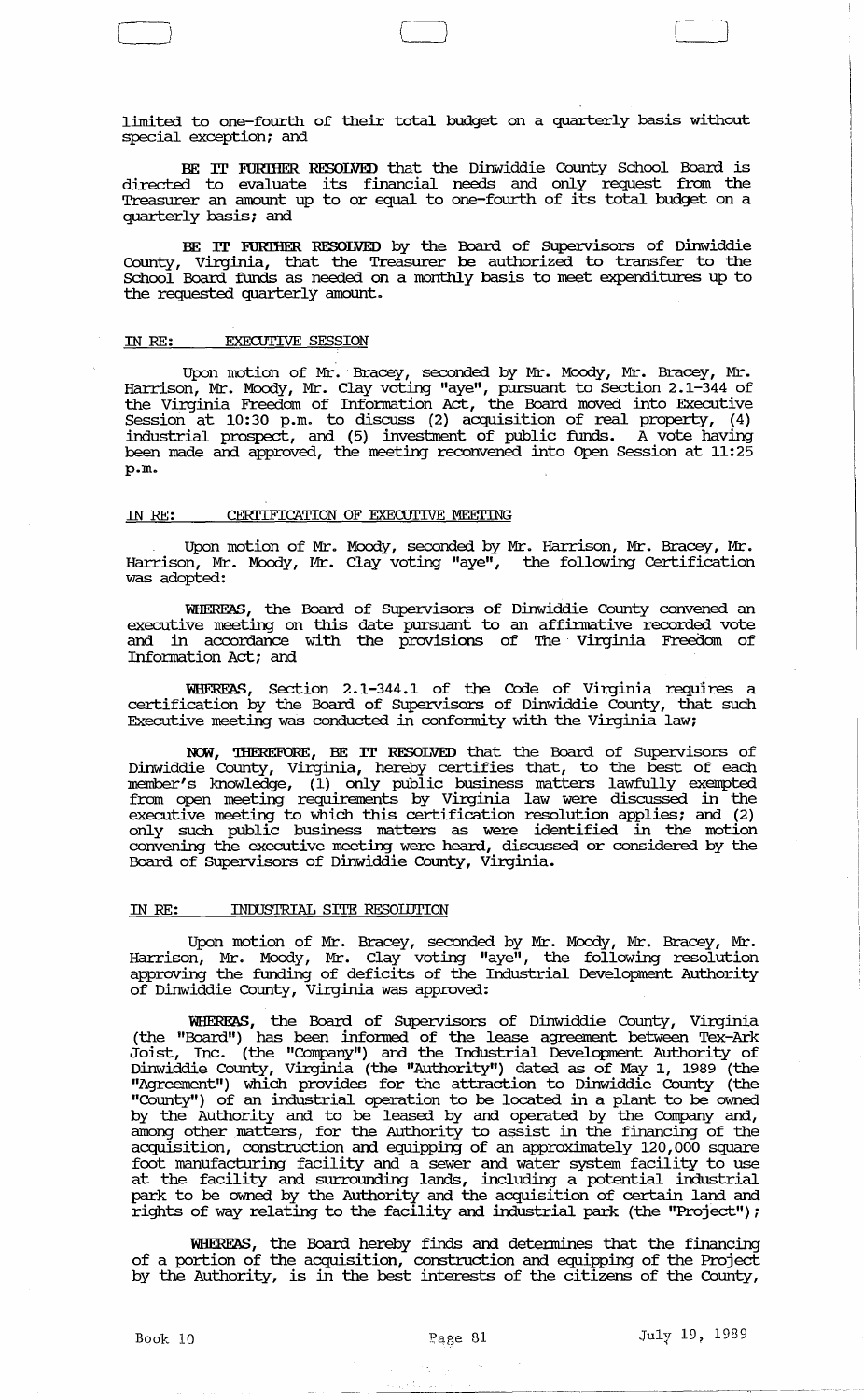will improve the County's tax base, will improve employment conditions in the County, promote industry and develop trade, increase commerce within the County, and improve the safety, health, welfare, convenience and prosperity of citizens of the County;

WEIEREAS, the Authority was organized by ordinance of the Board pursuant to the Industrial Development and Revenue Bond Act, Section 15.1-1373 et seq. of the Code of Virginia of 1950, as amended, for the benefit of the County and for the public purposes stated in such ordinance; and

NCM, 'IHEREFORE, BE IT RESOLVED by the Board of SUpervisors of Dinwiddie County, Virginia:

1. As permitted by Section 15.1-511.1 of the Code of Virginia of 1950, as amended, the Board shall fund any deficits of any kind or nature that the Authority may incur each year, subject to annual appropriation by the Board.

2. The Interim County Administrator is hereby authorized and directed to enter into any agreements relating to the Project deemed appropriate to carry out the purposes of this resolution, including but not limited to contracts relating to the sewer and water system facility for the Project.

3. adoption. This resolution shall be effective immediately upon its

#### IN RE: ADVERTISEMENT -- AMENDMENT TO M-2

Wendy Quesenberry, Interim County Administrator, requested authorization for the Planning Commission to double advertise an amendment to the M-2 zoning classification, for a potential industry not yet announced.

Upon motion of Mr. Moody, seconded by Mr. Harrison, Mr. Bracey, Mr. Harrison, Mr. Moody, Mr. Clay voting "aye", the Planning Commission is authorized to double advertise an amendment to the M-2 zoning classification.

### IN RE: RESOIDTION -- JAIL SEWAGE TREATMENT PIANT

Upon motion of Mr. Bracey, seconded by Mr. Moody, Mr. Bracey, Mr. Harrison, Mr. Moody, Mr. Clay voting "aye", the following resolution was adopted authorizing the preparation of a contract with the Dinwiddie County Water Authority to provide the services of a sewage treatment plant to serve the jail and courthouse area.

WEIEREAS, the County of Dinwiddie owns several public buildings at Dinwiddie Courthouse, including an Administration Building, Jail, Health Department Building, and Social services Building; and

WHEREAS, the Courthouse and Jail are presently served by a septic system which has failed, causing the County to be required to pump said system on a weekly basis; and

WHEREAS, the County has entered into a consent agreement with the State Department of Health agreeing to commence alternative sewerage treatment for the Courthouse and the Jail; and

WHEREAS, the County is concerned about the future of the septic system serving its other public buildings; and

'WHEREAS, the Dinwiddie County Water Authority (the "Authority") has indicated a willingness to assist the County by the construction and operation of a sewage treatment plant· to be financed by such Authority's issuance of certain revenue bonds; and

WEIEREAS, the Board of SUpervisors of Dinwiddie County has reviewed all alternatives and detennined that construction of such sewage plant is the only reasonable alternative for sewer treatment and that a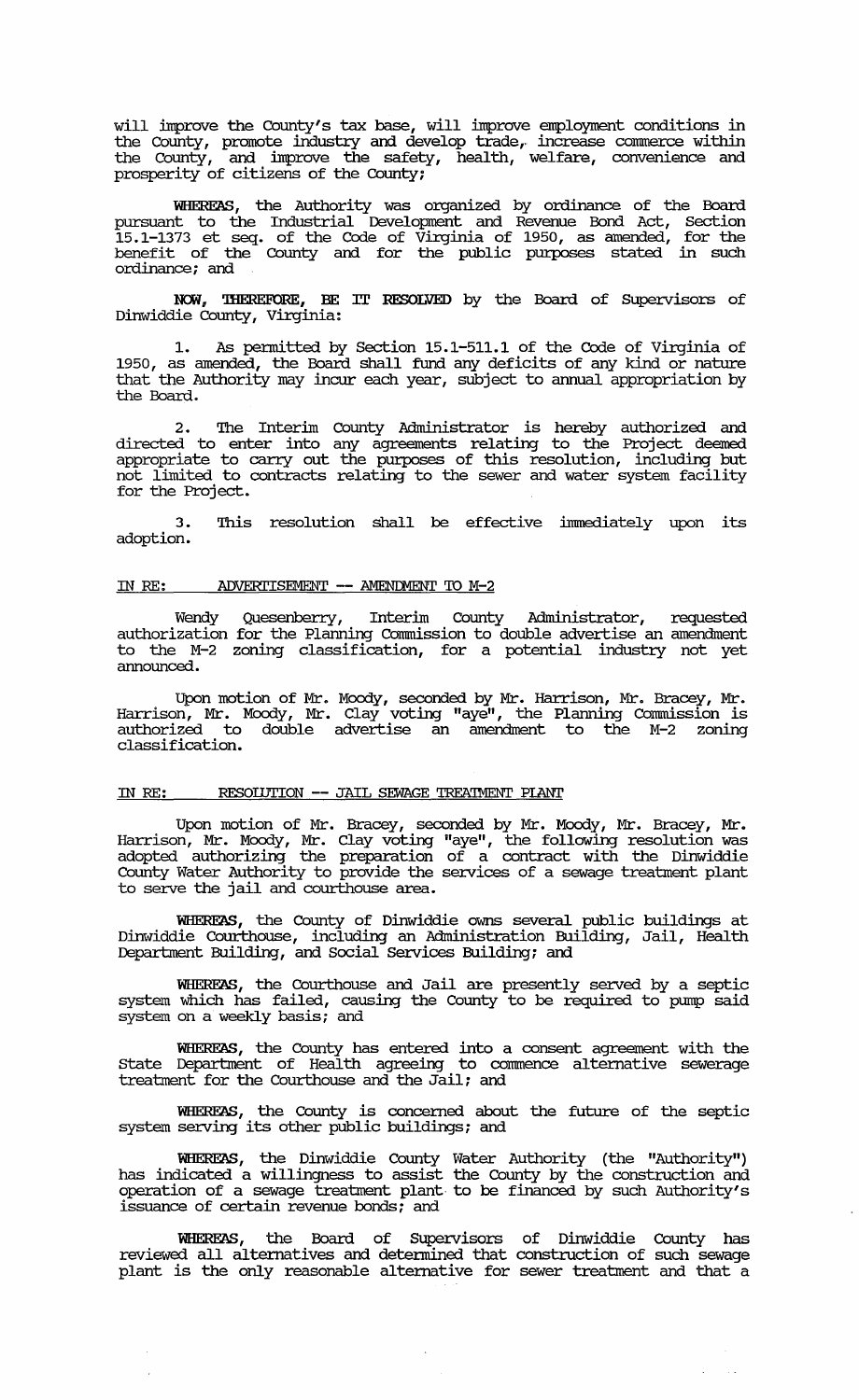service contract between the County and the Authority for operation of the plant for the County will be in the best interests of the County;

 $\qquad \qquad \Box$ L *<sup>j</sup>*

NOW, THEREFORE, BE IT RESOLVED by the Board of Supervisors of Dinwiddie County, Virginia, that the Authority be, and it hereby is, authorized and. requested to proceed with the engineering, pennitting, financing, and construction of a wastewater treatment plant to serve the public buildings of the County located in Dinwiddie, Virginia and the County will pay the Authority's direct expenses in preparation of the same, with the intent being that any funds so expended will be reimbursed from bond proceeds; and

BE rr FURIHER RESOLVED by the Board of SUpervisors of Dinwiddie County, Virginia, that the County Administrator and County Attorney are hereby directed to prepare a service contract for such plant between the Board and the Authority for consideration of both parties the monies from which will be sufficient to pay for the costs of such plant.

## IN RE: HEALTH INSURANCE CAP

 $\Box$ 

Upon motion of Mr. Moody, seconded by Mr. Harrison, Mr. Bracey, Mr. Harrison, Mr. Moody, Mr. Clay voting "aye",

BE IT RESOLVED by the Board of Supervisors of Dinwiddie County, Virginia, that the County's personnel policy be amended wherein the County will pay up to \$85.00 as the county's participation on an individual's premiums for Health Insurance coverage.

## IN RE: COURIHOUSE GROUND BEAUTIFICATION

Mr. Bracey requested a committee be formed to study the Courthouse Grounds and establish a plan for shnlbs, trees, etc. Jinnny Maitland, Extension Agent, will assist in suggesting the landscaping. The committee will present to the Board their suggestions, of which there will be no cost to the County. Mr. Bracey requested each District appoint two representatives at the next Board Meeting.

# IN RE: COUNTY ADMINISTRATOR -- READVERTISE

Wendy Quesenberry, Interim County Administrator, advised the Board has reviewed County Administrator applications and has conducted interviews; however, in the best interest of the County, the Board has decided to readvertise for the position of County Administrator.

Upon motion of Mr. Bracey, seconded by Mr. Moody, Mr. Bracey, Mr. Harrison, Mr. Moody, Mr. Clay voting "aye", the Interim County Administrator is authorized to readvertise for the position of County Administrator.

## IN RE: APPOINTMENTS -- RECYCLING COMMITTEE

Upon motion of Mr. Bracey, seconded by Mr. Moody, Mr. Bracey, Mr. Harrison, Mr. Moody, Mr. Clay voting "aye", the following are appointed to the Recycling Committee, from Election District #2: Mr. Laxton Wilson, Dr. Richard Grenoble, Ms. Kathy Branch and Mr. Barry Fox.

## IN RE: COUNTY ATIORNEY - CONTINUATION OF INTERVIEWS

Upon motion of Mr. Moody, seconded by Mr. Harrison, Mr. Bracey, Mr. Harrison, Mr. Moody, Mr. Clay voting "aye", the Interim County Administrator is authorized to continue interviews for the position of County Attorney.

# IN RE: APFDMATIOX REGIONAL LIBRARY GRANT

Upon motion of Mr. Moody, seconded by Mr. Harrison, Mr. Bracey, Mr. Harrison, Mr. Moody, Mr. Clay voting "aye",

, ' .. : .. '., , ,